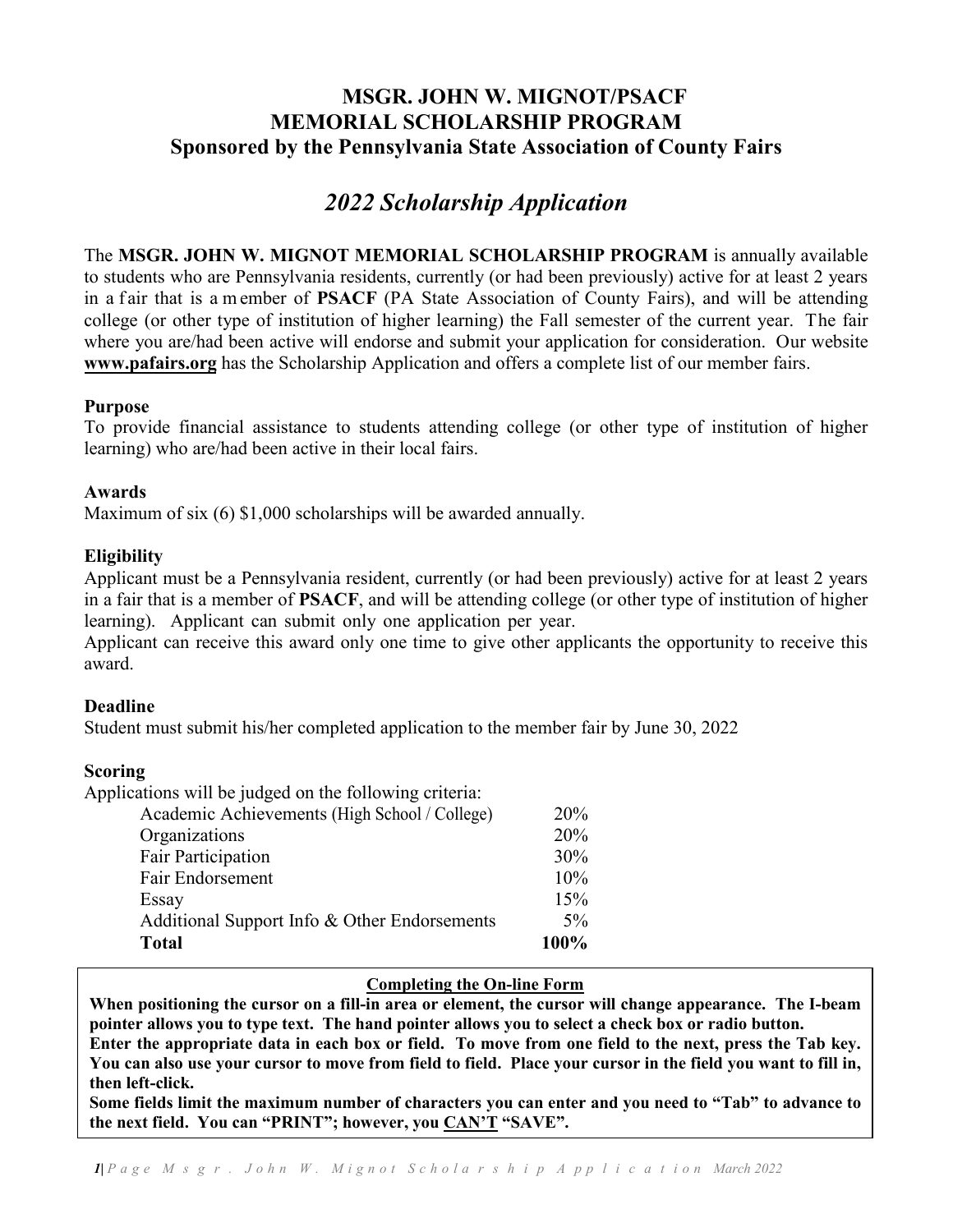#### **Instructions**

Make sure that you complete the entire application according to directions. Return the completed application to your local fair by the date indicated. The Selection Committee is looking for wellrounded applicants and will base its decisions on a variety of criteria, including academics, community service and fair participation, as well as other criteria. T he application has been formatted so that it must be completed online. However, do not email it to us. You must submit a hard copy of your application to an official of your sponsoring fair for endorsement. You may add additional pages as necessary. Handwritten applications will **not** be considered.

#### **Checklist**

Scholarship application

- a. Completed online and then printed
- b. Fair endorsement

Two letters of recommendation *(will not be accepted without a signature)*

Transcript

For **high school seniors**: from Grade 9 through 1<sup>st</sup> semester of Grade 12 For **college students**: from Grade 9 through Grade 12 AND college transcript through 1<sup>st</sup> semester of the current academic/school year

#### **NAME OF APPLICANT**

| PARENT/GUARDIAN NAMES(S) |  |  |
|--------------------------|--|--|
|                          |  |  |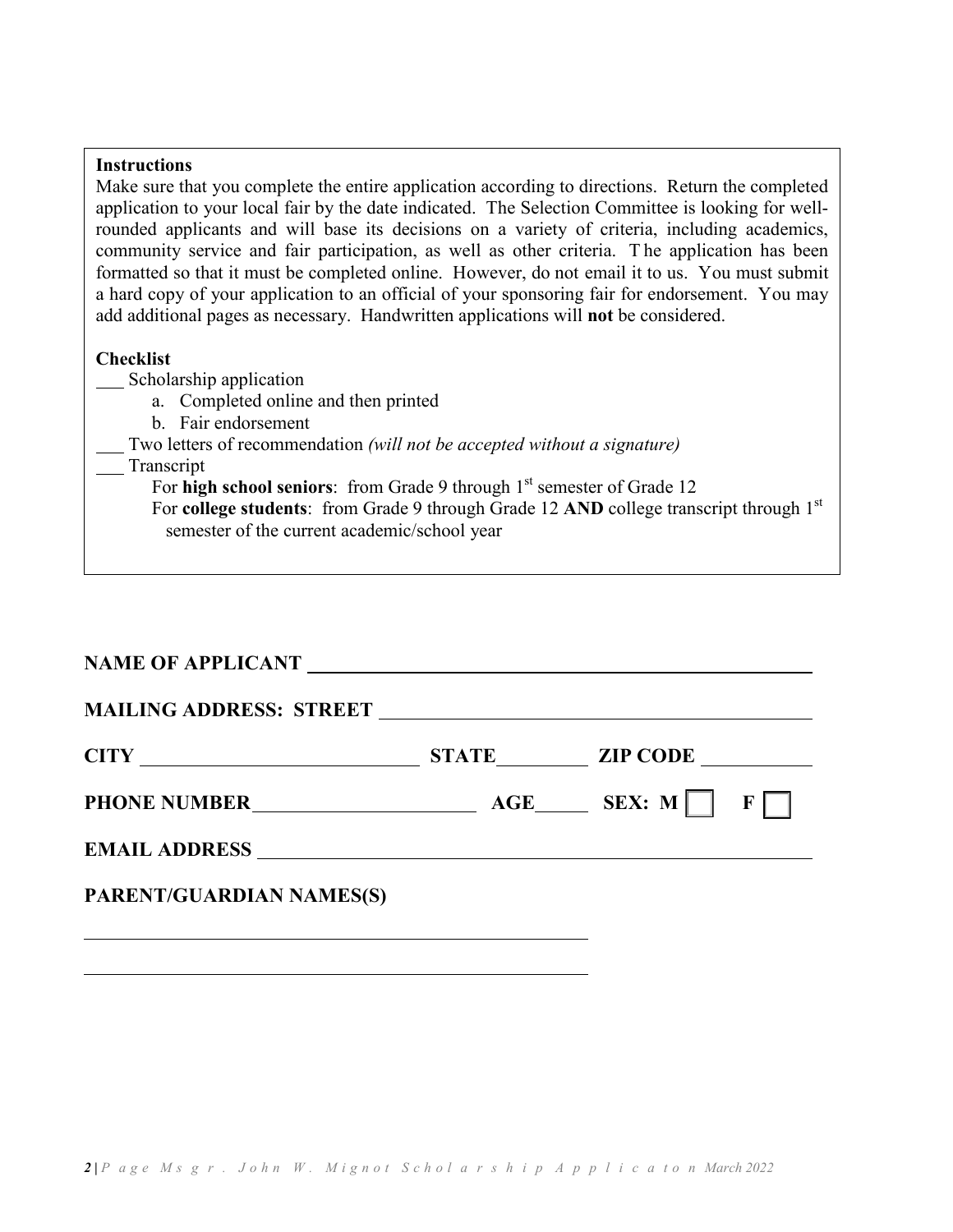# **NAME OF HIGH SCHOOL**

### **GRADE POINT AVERAGE\_\_\_\_\_\_\_ RANK / TOTAL IN CLASS\_\_\_\_\_\_ /\_\_\_\_\_\_\_**

### **HIGH SCHOOL ACTIVITIES, HONORS, AWARDS**

(List any offices held, extracurricular activities or awards) *[Attach additional sheets, properly labeled, if necessary]*

| <b>Activity, Honors, Awards</b> | <b>Leadership<br/>Position Held</b><br>[if applicable] | Year |
|---------------------------------|--------------------------------------------------------|------|
|                                 |                                                        |      |
|                                 |                                                        |      |
|                                 |                                                        |      |
|                                 |                                                        |      |
|                                 |                                                        |      |
|                                 |                                                        |      |
|                                 |                                                        |      |
|                                 |                                                        |      |
|                                 |                                                        |      |
|                                 |                                                        |      |
|                                 |                                                        |      |
|                                 |                                                        |      |
|                                 |                                                        |      |
|                                 |                                                        |      |
|                                 |                                                        |      |
|                                 |                                                        |      |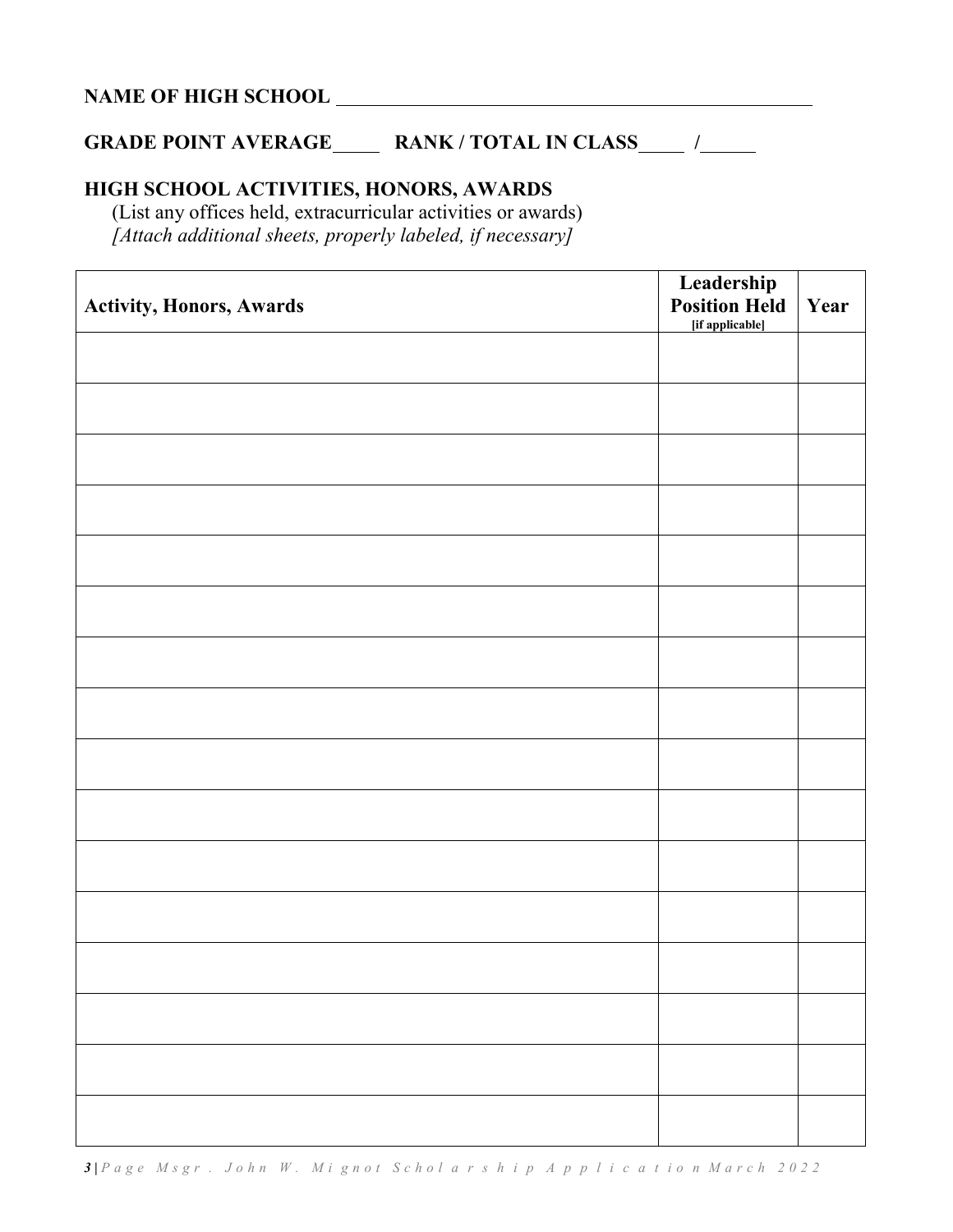### **NAME OF COLLEGE WHICH YOU PLAN TO OR ALREADY ATTEND**

### **IF ATTENDING COLLEGE, YEAR YOU EXPECT TO GRADUATE**

# **IF NOT CURRENTLY ATTENDING COLLEGE, HAVE YOU BEEN ACCEPTED**?  $Y \cap N \cap$  **IF YES, WHERE?**

### **MAJOR FIELD OF STUDY OR OCCUPATIONAL INTEREST**

#### **COLLEGE ACTIVITIES, HONORS, AWARDS**

(List any memberships in clubs, professional and/or social organizations, offices held, extracurricular activities or awards) *[Attach additional sheets, properly labeled, if necessary]*

| <b>Activity, Honors, Awards</b> | Leadership<br><b>Position Held</b><br>[if applicable] | Year |
|---------------------------------|-------------------------------------------------------|------|
|                                 |                                                       |      |
|                                 |                                                       |      |
|                                 |                                                       |      |
|                                 |                                                       |      |
|                                 |                                                       |      |
|                                 |                                                       |      |
|                                 |                                                       |      |
|                                 |                                                       |      |
|                                 |                                                       |      |
|                                 |                                                       |      |
|                                 |                                                       |      |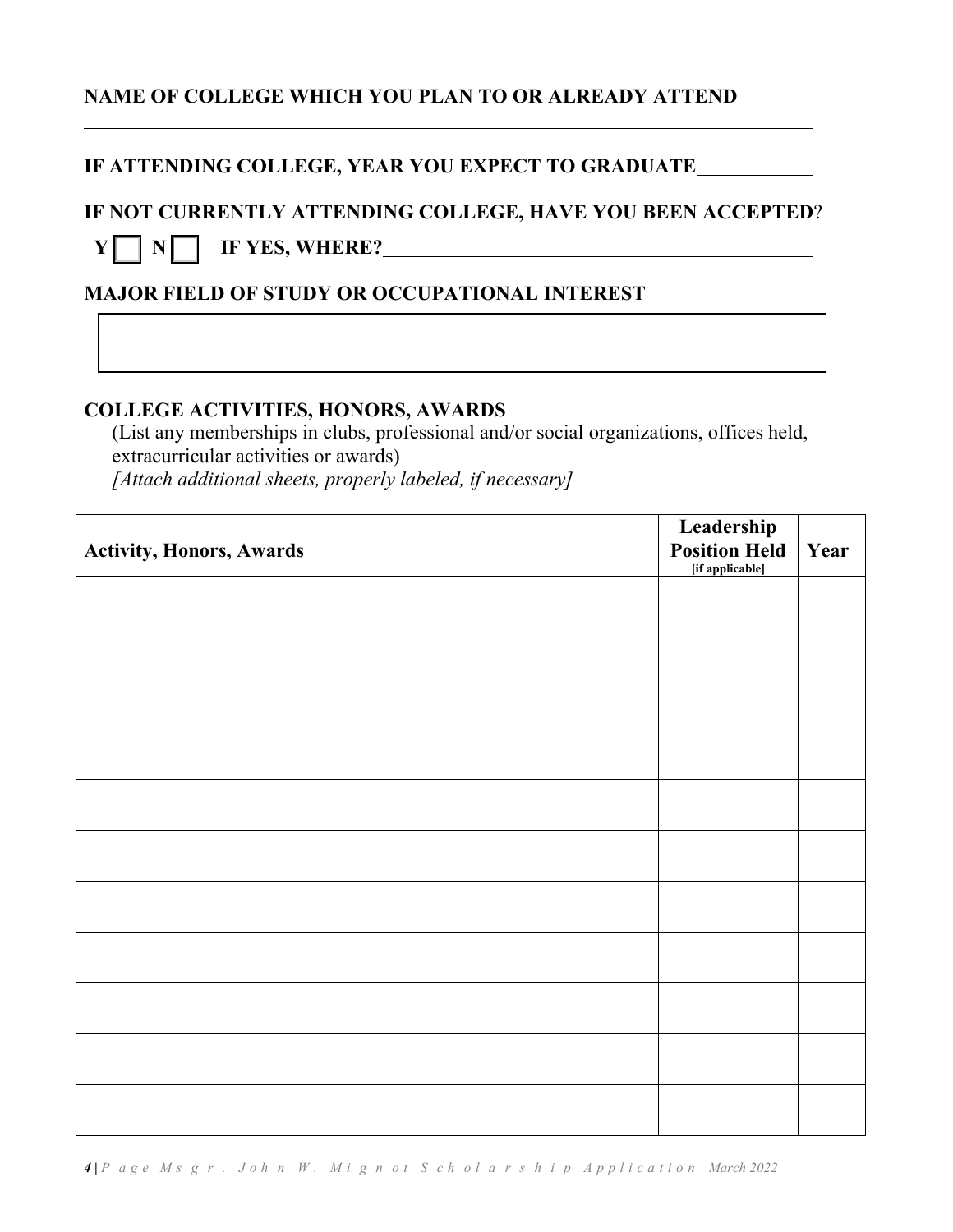### **PARTICIPATION IN COUNTY FAIR(S)**

(List involvement, volunteer hours, etc.) *[Attach additional sheets, properly labeled, if necessary]* 

| Involvement - activity, honors, awards | Leadership<br><b>Position Held</b><br>[if applicable] | Year |
|----------------------------------------|-------------------------------------------------------|------|
|                                        |                                                       |      |
|                                        |                                                       |      |
|                                        |                                                       |      |
|                                        |                                                       |      |
|                                        |                                                       |      |
|                                        |                                                       |      |
|                                        |                                                       |      |
|                                        |                                                       |      |
|                                        |                                                       |      |
|                                        |                                                       |      |
|                                        |                                                       |      |
|                                        |                                                       |      |
|                                        |                                                       |      |
|                                        |                                                       |      |
|                                        |                                                       |      |
|                                        |                                                       |      |
|                                        |                                                       |      |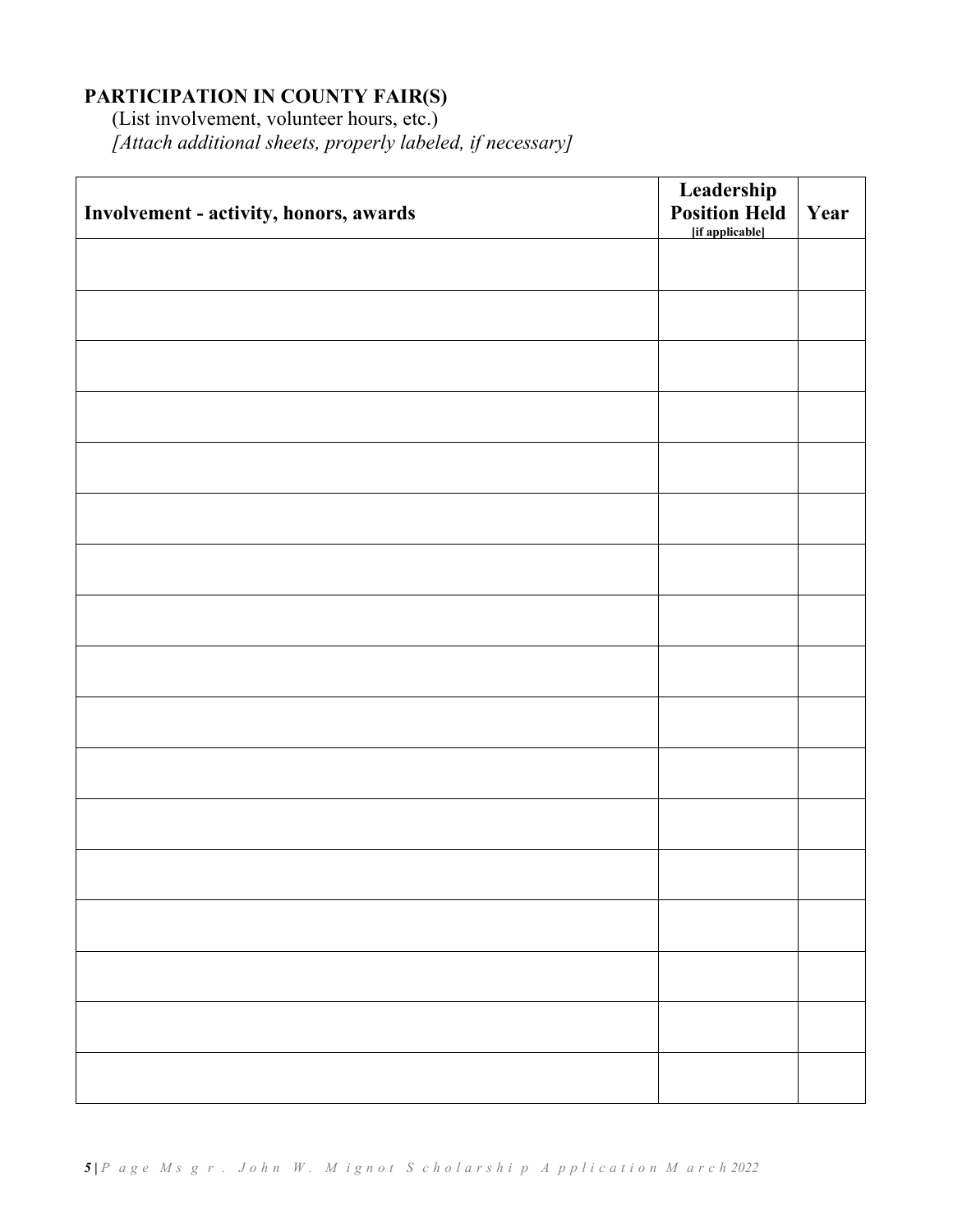### **ORGANIZATIONS**

(List any church, clubs, organizations, etc., offices held, extracurricular activities or awards) *[Attach additional sheets, properly labeled, if necessary]*

| <b>Activity, Honors, Awards</b> | Leadership<br><b>Position Held</b><br>[if applicable] | Year |
|---------------------------------|-------------------------------------------------------|------|
|                                 |                                                       |      |
|                                 |                                                       |      |
|                                 |                                                       |      |
|                                 |                                                       |      |
|                                 |                                                       |      |
|                                 |                                                       |      |
|                                 |                                                       |      |

### **ADDITIONAL INFORMATION TO SUPPORT APPLICATION**

(List items such as work experience [dates, employer, duties] or anything else not asked in support of this application)

*[Attach additional sheets, properly labeled, if necessary]*

| <b>Additional Info</b> | Year |
|------------------------|------|
|                        |      |
|                        |      |
|                        |      |
|                        |      |
|                        |      |
|                        |      |
|                        |      |
|                        |      |
|                        |      |
|                        |      |
|                        |      |
|                        |      |
|                        |      |
|                        |      |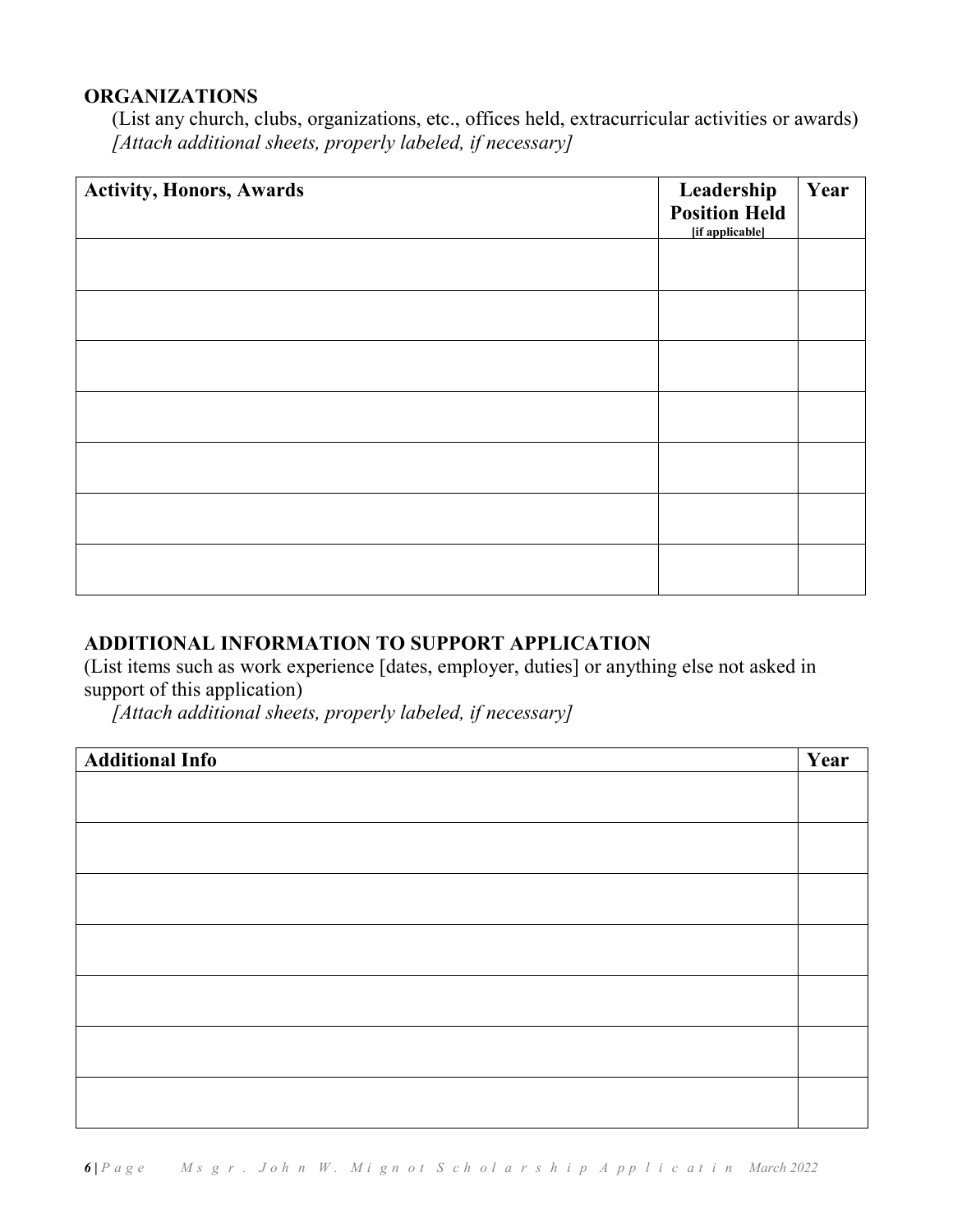**REFERENCES** Attach two (2) recent letters of reference pertaining specifically to this application. These letters must be signed; they will not be accepted without a signature.

#### **For the following, attach a separate sheet and explain in as much detail as possible.**

**ESSAY** (Tell us in 500 words or less: "What experiences have you had working or exhibiting at a fair that you feel will help you with your future goals?"

#### **TRANSCRIPT**

**High school seniors**: Please attach a transcript from Grade 9 through 1<sup>st</sup> semester of Grade 12.

**College students**: Please attach a transcript from Grade 9 through Grade 12 **AND** a college transcript through  $1<sup>st</sup>$  semester of the current academic/school year.

**FILING DEADLINE:** Your application must be received by the sponsoring member fair no later than **June 30, 2022.**

Signature of Applicant Signature of Parent or Guardian

Date signed Date signed

**Submit your completed application to your sponsoring fair before the filing deadline. A member fair will complete the application endorsement section on the following page and forward the application to the appropriate PSACF personnel for consideration.**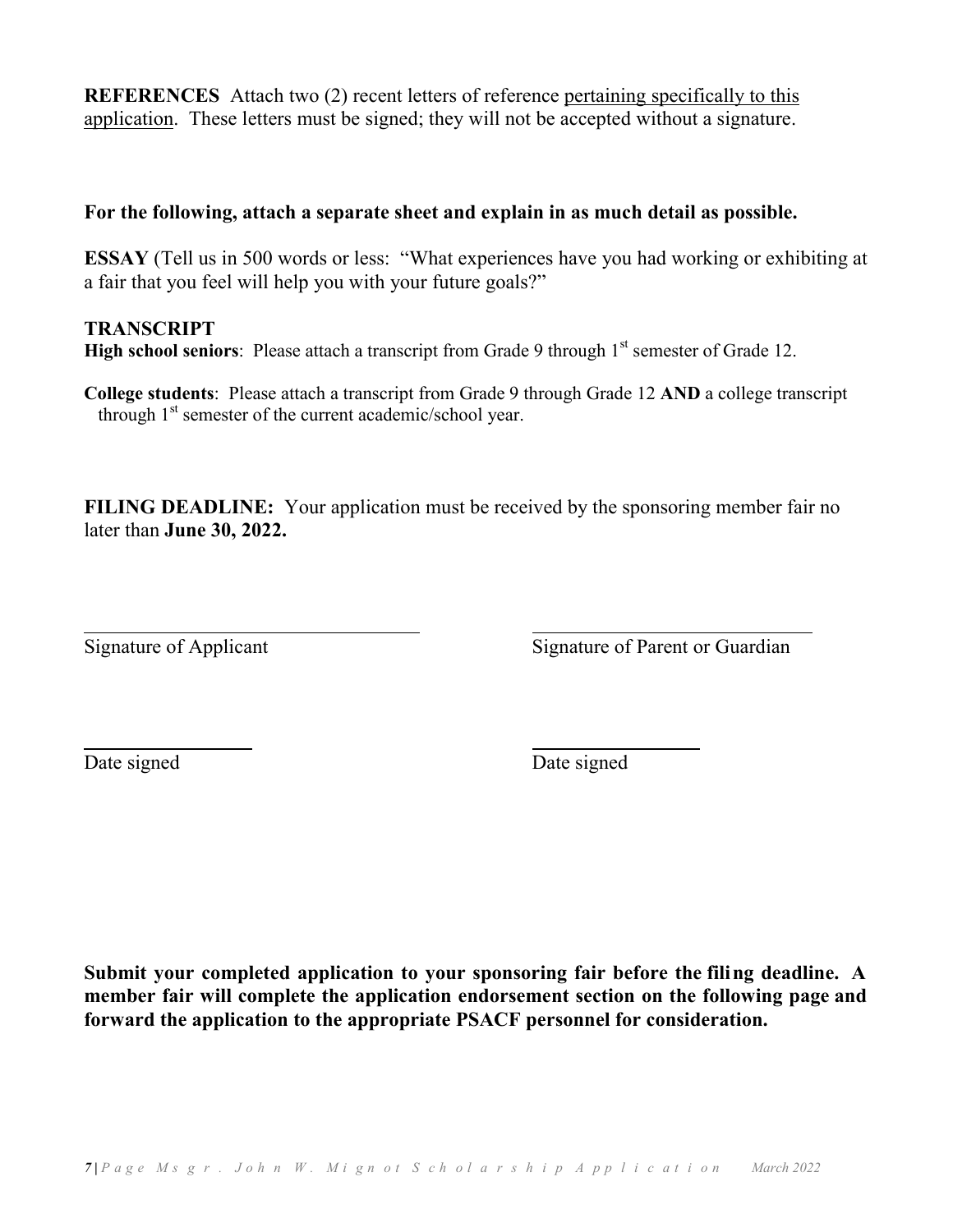# **Scholarship Application Endorsement by Member Fair**

# **Instructions to Fairs**

\*\*\*\*\*\*\*\*\*\*\*\*\*\*\*\*\*\*\*\*\*\*\*\*\*\*\*\*\*\*\*\*\*\*\*\*\*\*\*\*\*\*\*\*\*\*\*\*\*\*\*\*\*\*\*\*\*\*\*\*\*\*\*\*\*\*\*\*\*\*\*\*\*\*\*\*

You are encouraged to provide as much information as possible. Remember: part of the applicant's score is based on your endorsement. Use additional sheets, if necessary. Please tell us:

- if the applicant is or had been an active participant in your fair
- the dates (approximate) of his or her involvement
- the area (department(s)) of the fair where the applicant participated
- his or her responsibilities during that period
- any special qualities you believe the applicant has
- why your fair thinks that we should award one of the scholarships to this applicant

\*\*\*\*\*\*\*\*\*\*\*\*\*\*\*\*\*\*\*\*\*\*\*\*\*\*\*\*\*\*\*\*\*\*\*\*\*\*\*\*\*\*\*\*\*\*\*\*\*\*\*\*\*\*\*\*\*\*\*\*\*\*\*\*\*\*\*\*\*\*\*\*\*\*\*\*

| Signature of member fair officer      | Name of member fair           |                |     |
|---------------------------------------|-------------------------------|----------------|-----|
| Print your name and member fair title | Street address of member fair |                |     |
| Your phone number                     | City                          | <b>State</b>   | Zip |
|                                       |                               | PSACF Zone No. |     |